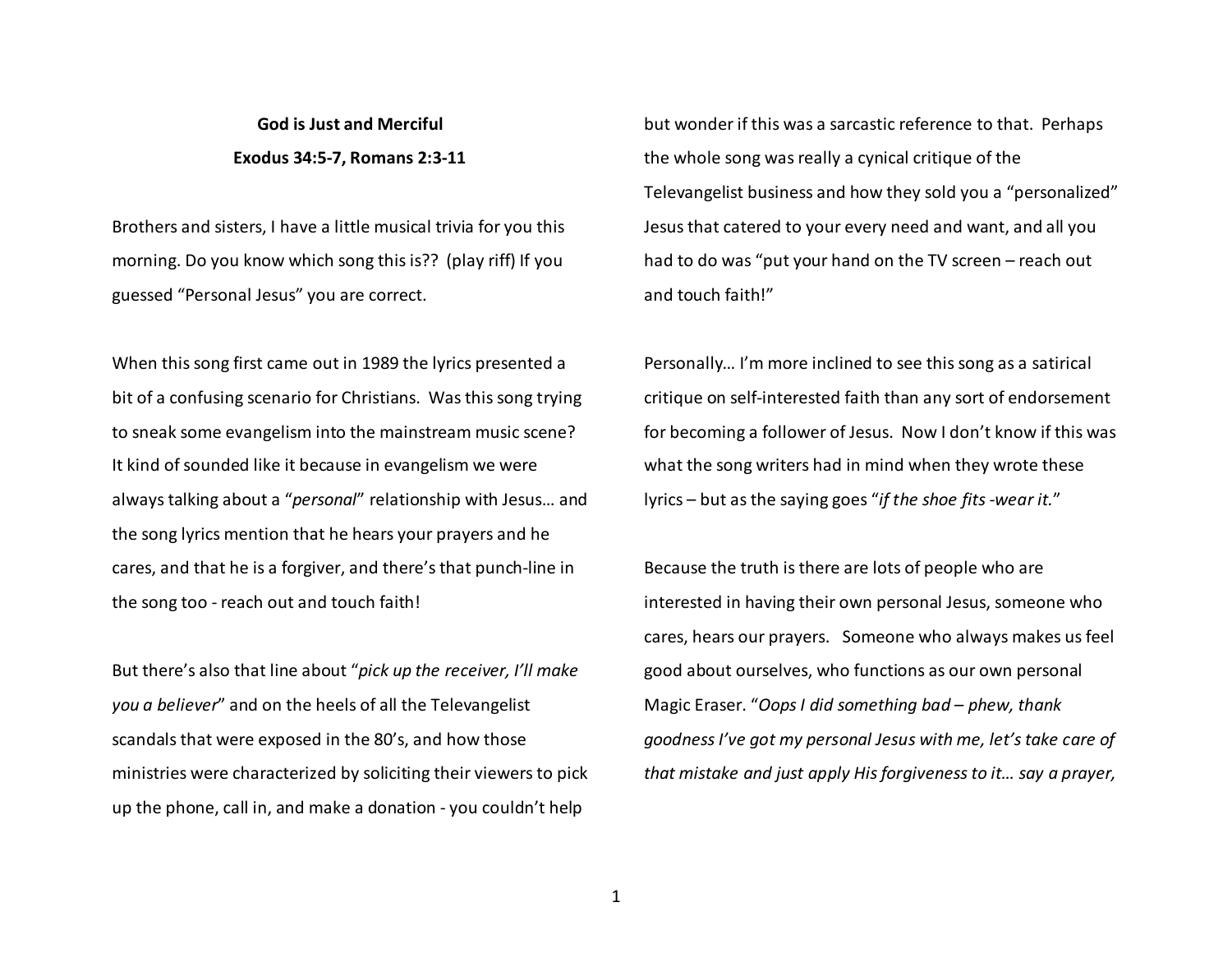*I know he cares, he's a forgiver, he'll deliver - and would you look at that, its gone!"* 

And the nice thing about a personal Jesus is that you only bring Him out when you want to. He's not the kind of Jesus who will interfere in what you are doing, or poke His nose into your business, or get angry at you. He's just there when you need to utilize Him, good old reliable personal Jesus.

And it appears this view of Jesus has also been extended and expanded to shape our current view of God. In 2005sociologists Christian Smith and Melinda Lundquist Denton published their research into the spiritual lives of teenagers and summarized their key findings in five points, which still characterize what people generally believe today.

1. A god exists who created and ordered the world and watches over human life on earth.

2. god wants people to be good, nice, and fair to each other, as taught in the Bible and by most world religions.

3. The central goal of life is to be happy and to feel good about oneself.

4. god does not need to be particularly involved in one's life except when god is needed to resolve a problem. 5. good people go to heaven when they die.

Now, I pray that with what we've learned about God and His attributes - over the past few months – you are able to see this isn't quite correct. It sounds good… but its not the whole picture is it. It's almost biblical – but not quite.

And that's because when the people who believe this were taught about the bible, the difficult, uncomfortable, challenging, or disturbing sections about who God is - were skipped over, left out or ignored. Let me demonstrate. Could you tell me what John 3:16 says? Probably right *"God so loved the world that He gave his only son"* and maybe some of you can continue on to vs. 17 where it says *"God did not send His son to condemn the world but to save the world."* But who remembers John 3:18b *"but whoever does not believe, stands condemned already because they have not believed in the name of God's one and only Son."*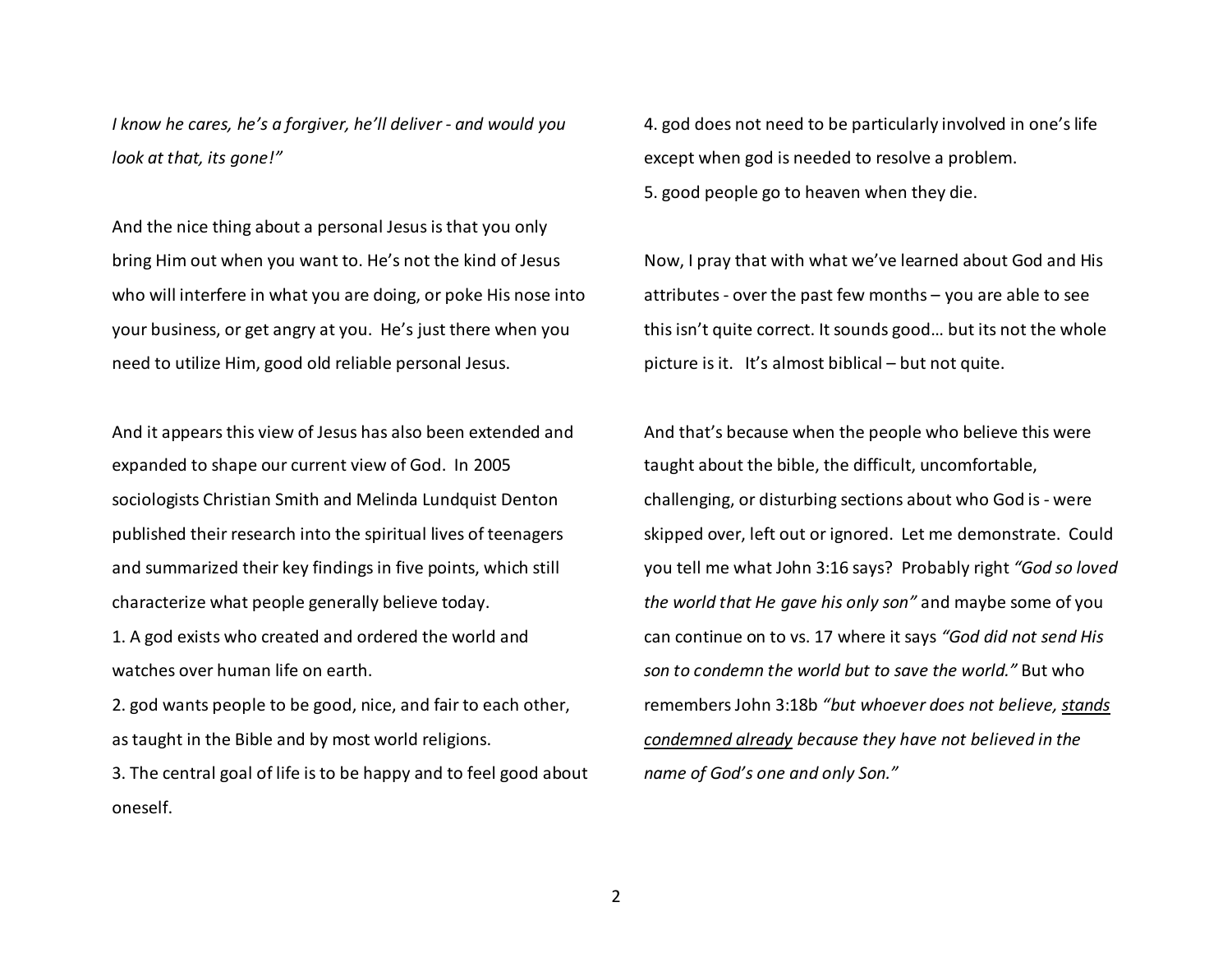Or what about our first scripture reading this morning? We've probably heard it before, vs.6-7 *"Yahweh, the gracious and compassionate God, slow to anger, abounding in love and faithfulness, maintaining love to thousands, and forgiving wickedness, rebellion and sin…"* but how often do we hear the rest? *"Yet he does not leave the guilty unpunished; he punishes the children and their children for the sin of the parents to the third and fourth generation."*

I'll confess that last Sunday was probably the first time that I've included that part of the passage in a sermon – because as a pastor I'm particularly aware that we've so neglected speaking and teaching about things like God punishing sin that to read such a scripture verse in a service without explanation or context is liable to cause unhelpful confusion for people and perhaps even put their faith in crisis.

So – as we have been learning about God and who He is, we now have the opportunity – and I have the responsibility - to teach you ALL about God – not just the things that we might like to learn about Him or that which is comfortable for us.

And as we are preparing to celebrate Good Friday and Easter this coming week, there is no better time or context for us to focus on this. So, let's just get down to it this morning – as I said last week, this Sunday we are looking at God's Justice… and that means looking at God's anger and His wrath as well.

Now what often happens when we look at this - is that regardless of everything else we've learned about God's being and character – and there is quite a bit of it mentioned in the Exodus 34 passage… God's name "Yahweh" – I am who I am which refers to His self-existence. Then there is His grace and compassion which refers to His Goodness and Love. And the references to His longsuffering, His covenant faithfulness and truly keeping that faithfulness all refer to His Immutability, His unchanging nature.

And His ability to forgive sin, wickedness and rebellion speaks to His Sovereignty, that He has the right decide to do this, and as we learned last week His ability to keep His own law, His own word that He will offer such forgiveness, this is an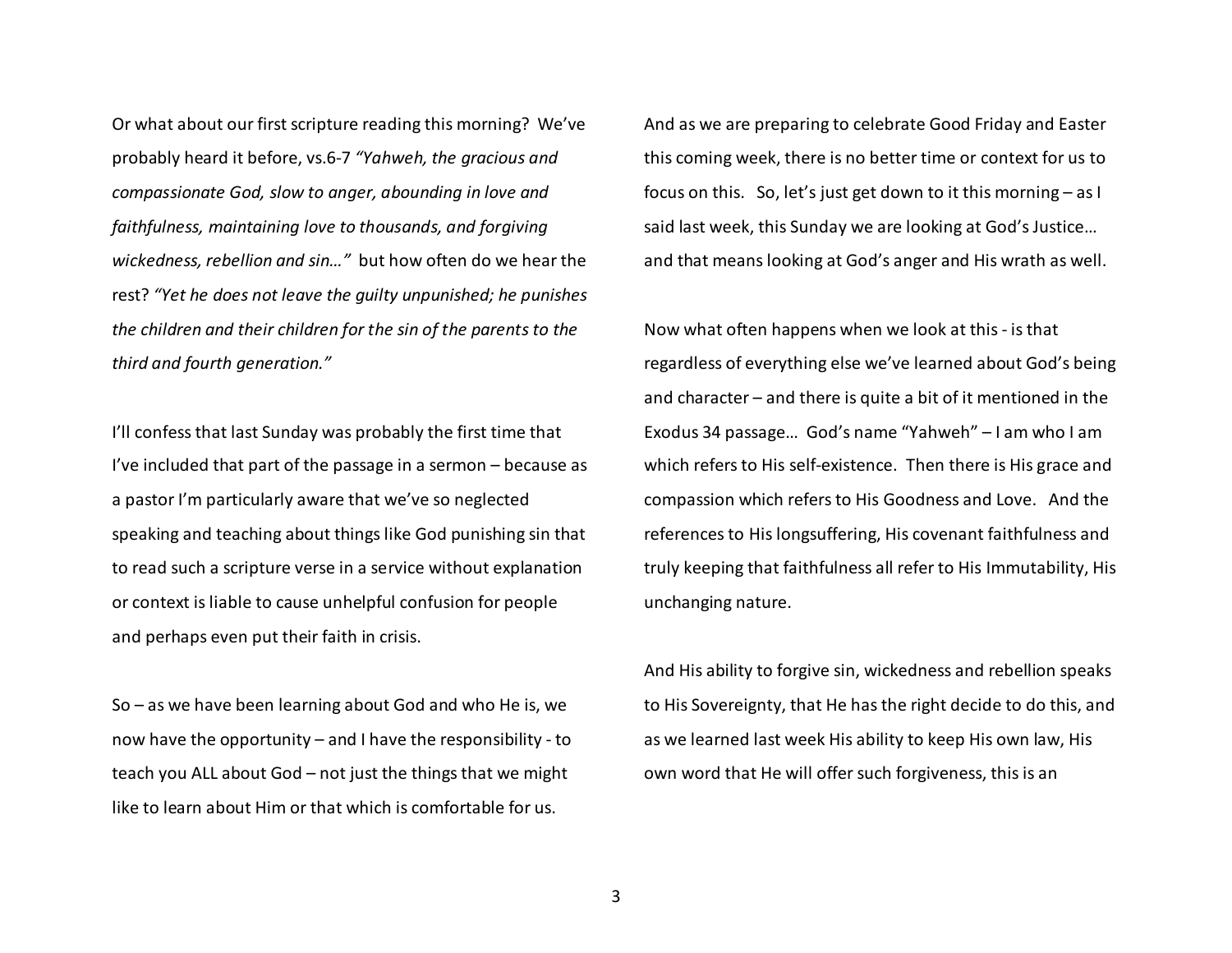expression of His Righteousness, His own obedience to Himself.

And this whole passage comes about because Moses wants to see God, and God has to tell Moses, no one can see myessence and live, so we have reference to God's perfection in His Holiness and that distinction between Creator and creature.

But… what usually happens is that in spite of ALL these amazing attributes of who God is, the minute we hear that He punishes sins and especially with how it is phrased that He punishes it to the third and fourth generation… EVERYTHING else He's revealed to us about himself just goes out the window and we characterize God as a capricious tyrant who is just waiting for an opportunity to smite us and who lives to punish us. Do you know what I'm talking about?

But brothers and sisters, not only is that a grievous mischaracterization of God, it shows that we really haven't fully grasped what God has already showed us about Himself.

Its not a matter of finding out something negative about God that undoes all the positive, its realizing that the very being and nature and character of God naturally extends to include anger and wrath against sin and evil, and if it didn't  $$ everything else that He's revealed to us about Himself would be suspect.

And it is also being deliberate in applying all that God has revealed to us about Himself so that we distinguish and separate (make Holy) God's anger and wrath from ours and our experiences with sinful anger and wrath. As James 1:20 states *"man's anger does not bring about the righteousnessthat God desires..."* and so by implication God's Holy anger that is set apart from human anger and characterized by His goodness, His truth, His perfection, by His all-knowing and all the rest of who He is… it can bring about the righteousness that God desires.

So truly understanding who God is reveals the necessity of His holy anger and His holy wrath against that which violates His Holiness, His righteousness and His justice. A god who cannot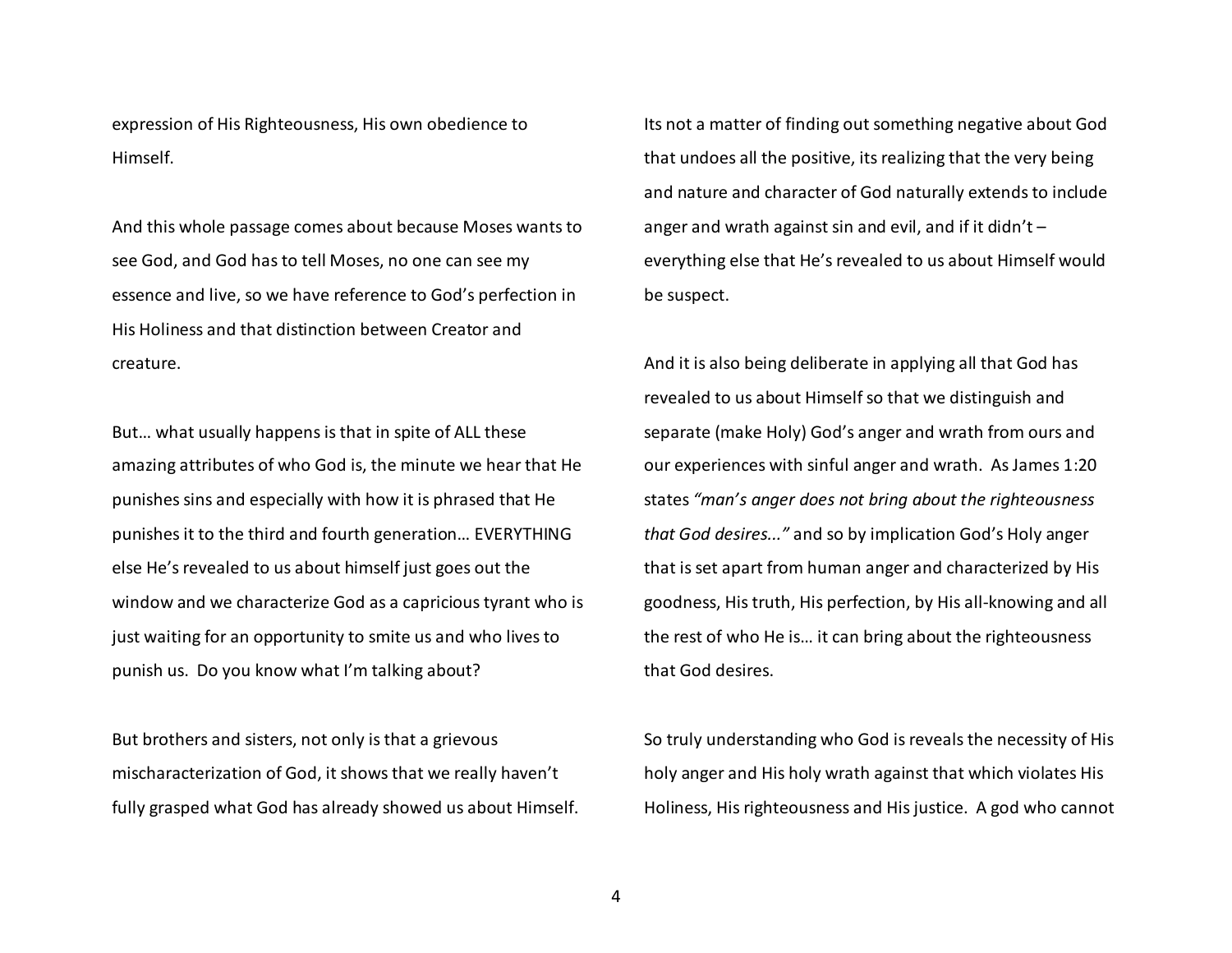or will not maintain the essence of who He is, over and against every violation of His Law and His Righteousness, cannot actually be God.

Ok – all of this so far is to help us understand the importance and necessity of what we are learning about God this morning, and now that we can see this – let's look at God's justice.

Now the concept of Justice has gotten a lot of media attention in the past few years, as a result we've all become familiar with the term "*social justice*" and from there we may have come across "*climate justice, indigenous justice, racial justice, and economic justice*." And last month in the TALK Show we referred to the *"justice system"* and *"restorative justice."*

And we each have our own concept of justice as well, we all have an ideal that is most important to us by which we determine if things are actually just. Some people determine justice based on the ideal of freedom, we've seen examples recently where people have been protesting the "injustice" of gov't policies that infringe upon freedoms. And those who

disagree with this protest are likely to determine what is just based on the ideal of fairness and equality.

Others take a more pragmatic approach and say that justice has been done if people are happy, while a large segment of people who advocate for social justice base their pursuit of justice on the ideal of redistributing power.

But justice isn't really this confusing or convoluted, it is really just about someone rewarding those who are obedient to the law and punishing those who violate it, that's it. Those who would argue that its more complicated than that are just trying to game the system to favor themselves or their beliefs.

And this understanding of justice comes from who God is - as God. When 1 Peter 2:14 says that rulers are sent by God *"to punish those who do wrong and to commend those who do right."* It is establishing a principle of justice for human authorities that is based on God's sovereign rule and His ultimate responsibility as God for punishing those who do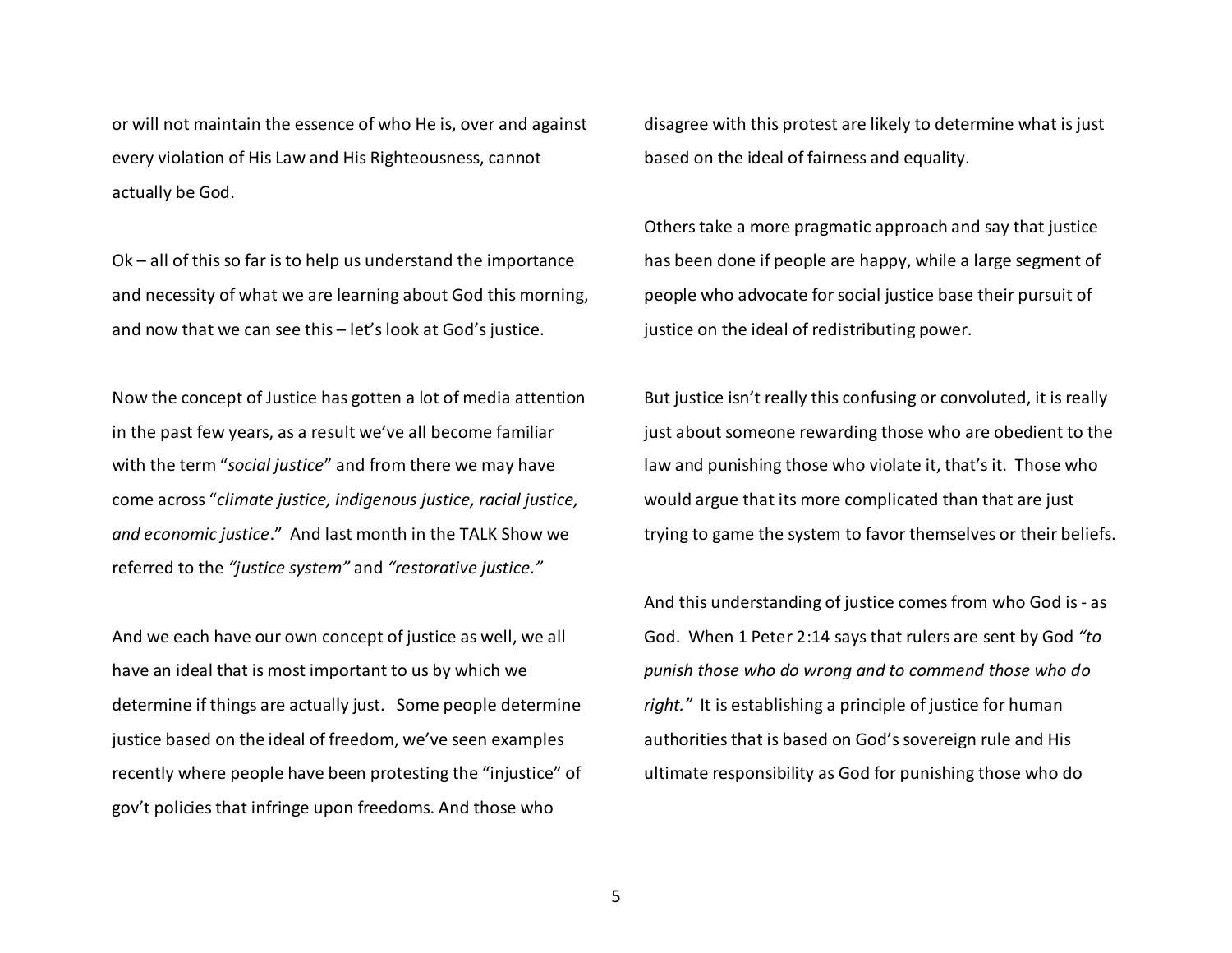wrong and rewarding those who do right. That's God'sJustice.

This is also what we read in our scripture passage from Rom 2 as well; vs. 6-8 *"God "will repay each person according to what they have done." To those who by persistence in doing good seek glory, honor and immortality, he will give eternal life. But for those who are self-seeking and who reject the truth and follow evil, there will be wrath and anger."* This is Justice.

Now, if you really feel the need to add some adjectives in front of God's justice, when God rewards people we call it "*remunerative justice*" and when God punishes people, we call it "*retributive justice."*

And when God rewards us for obedience and blesses us, its important to note that its not because we have earned it through any perfect obedience – but because God haspromised it to us out of His goodness and He is pleased to keep His promises. If that needs to be made clearer and we are still tempted to think that we can put God in our debt

through being good and obedient to His Law – remember, you didn't *earn* the Law – God *gave* it to us. Like the Apostle Paul says in 1 Cor 4:7 "*what do you have… that was not given to you!?*" The same holds true for our faith in Christ right?! Ephesians 2:8 *"it is by grace you have been saved through faith, and this not from yourselves; it is the gift of God."*

Now let's look at what is involved when God's anger and wrath punish sin. The first and most important aspect that we need to grasp, is that God punishes sin to make His Holiness and Justice whole again. Not that we could really ever take anything away from God, but I think this is the most helpful way I can explain it.

We really need to comprehend that what is most sinful about sin and most evil about evil is how it contradicts, it offends, it violates God Himself – and that has to be answered. And God being God, all-knowing, self-existing as the basis for everything that exists is aware of every single violation of Himself that is committed, and like I said, we can't really take anything away from God – but I'm not sure how to better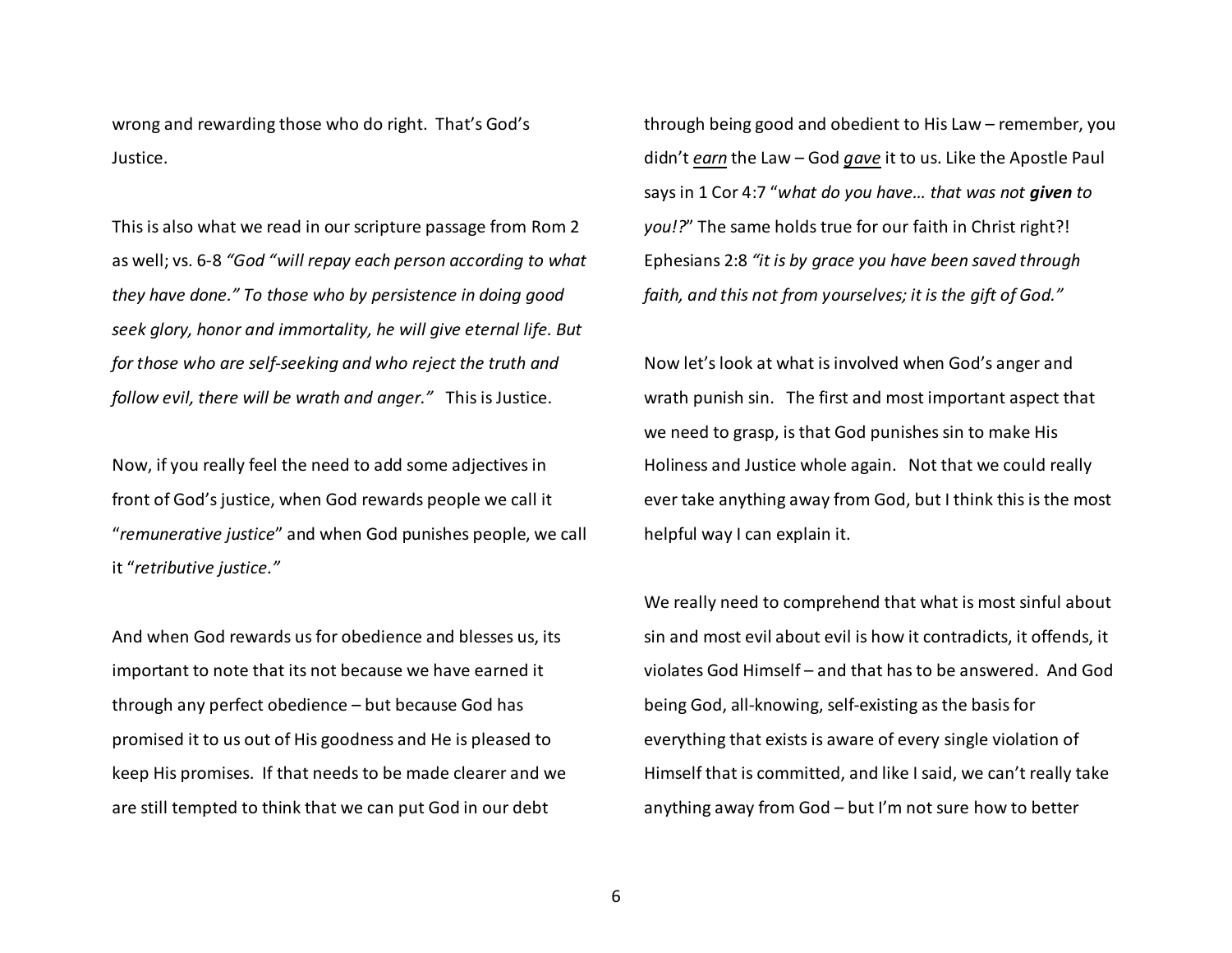explain this than by saying that its like Sin and our sins disrupt something that has to be fixed for God, or they take away something that has to be made whole, or that it incurs a debt with God that has to be repaid.

So, forgive my inadequate analogies here – I'm praying the Holy Spirit will impress upon you the rightness of God punishing sin for the sole reason of restoring how it violates His Justice and Righteousness, its all about Him. He is the source of all Justice and Righteousness and when He punishes sin it is about restoring His glory and bringing Himself more glory for dealing out that punishment. First and foremost, it's all about God – and if that rubs us the wrong way… well that's where the Holy Spirit needs to do some work to change us.

And when the Holy Spirit convicts us to see this, we will echo King David's confession in Psalm 51:4 *"against you and you only have I sinned."* Now its quite obvious that David had sinned against Bathsheba by taking her for his pleasure, that he sinned against her husband Uriah by committing adultery and then taking Uriah's life to cover up a pregnancy, that he

had sinned against his position as King by misusing his powers and influence… but ultimately - these are all just side-effects of God's Holiness and Righteousness being violated, and David acknowledges this by stating it is only against **God** that He has sinned.

Brothers and sisters, if you come away from today's message with only one thing – I pray that its this conviction about how necessary and good it is that God punishes sin in order to restore His justice and righteousness. It's all about Him – and if the Holy Spirit brings us to that admission, that is a major major major growth point in our Christian lives, Amen?!

Ok, the next thing we need to know about God's wrath punishing sin is really whether or not God is actually punishing us personally in our own lives - isn't it?! I know this because as a minister, one of the most frequent statements and/or questions I hear from people is *"I feel like God is mad at me, or Is God punishing me for something, is God angry with me??"* especially when they are going through difficult or tragic circumstances in life.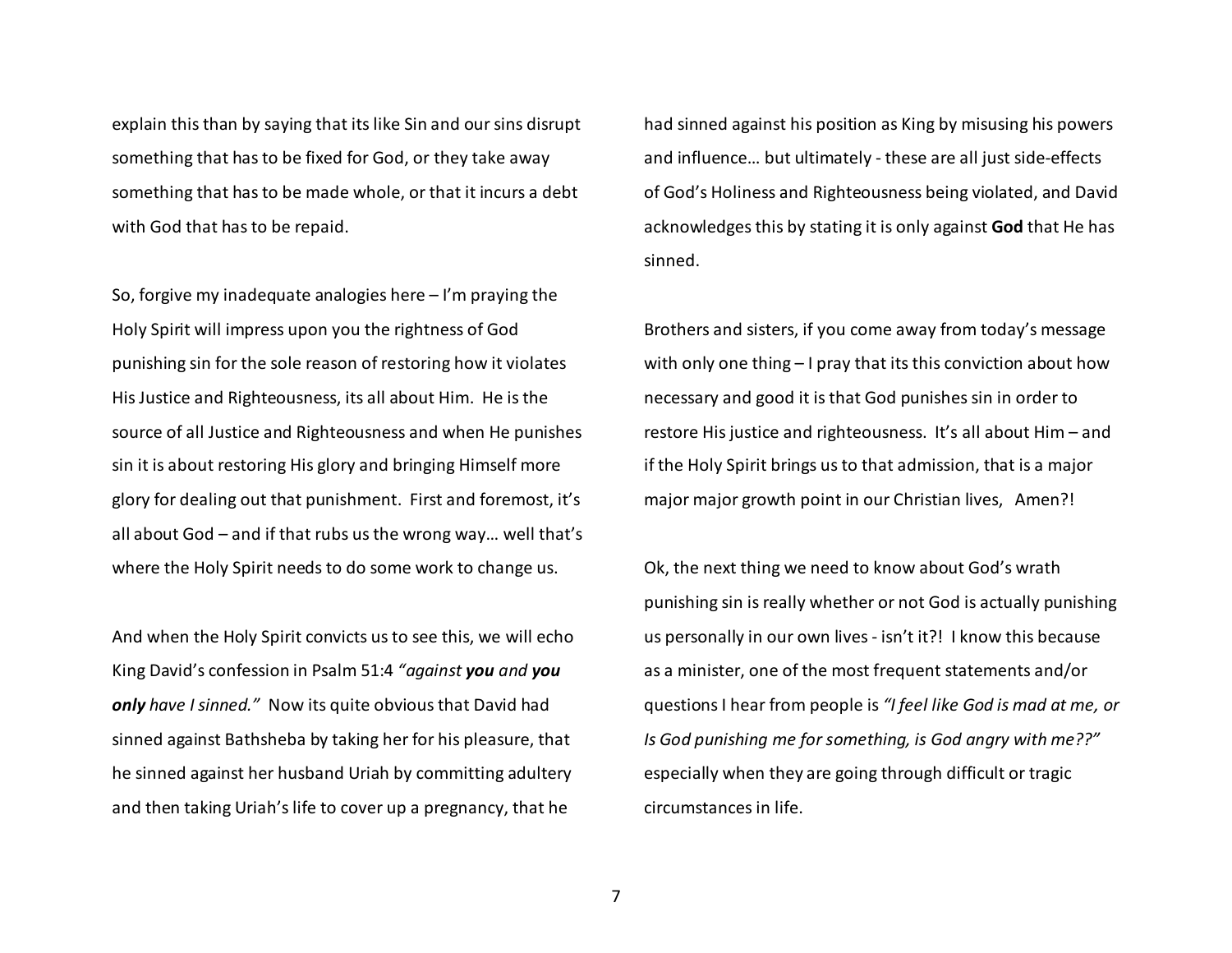So, let me just say brothers and sisters – in all of God's perfections that we've learned about as revealed in scripture – does it ever say that God is passive aggressive? Is there ever a situation in the scripture where someone is like "*Hello God, how are you?*" and God is like "*I'm Fine!*" and the person is like "*You're fine? Because it doesn't sound like you're fine…"*Of course not.

God is a God who speaks, He communicates, the very creation He makes through speaking it into existence continues to echo His Word and communicates to us about Him. If God is angry with you – He will tell you and you will know that you know it, you won't be guessing about it.

And its not hard to know what God is communicating to us brothers and sisters, He has given us the Holy Scriptures, the Holy Bible – what God is saying to us? is right there for us to read. So, is God angry with us? Well brothers and sisters what does He tell us in the scriptures?

Romans 1:18 says *"The wrath of God is being revealed from heaven against all the godlessness and wickedness of people, who suppress the truth by their wickedness…"* and over in Psalm 14:2-3 God says *"The Lord looks down from heaven on all mankind, to see if there are any who understand, any who seek God. All have turned away, all have become corrupt; there is no one who does good, not even one."*

So, the truth is brothers and sisters that in a very broad, highlevel sense – scripture tells us that God is angry with all of us humans and His wrath is against the human race because of our sin.

And yes, God's punishment of sin involves the difficulties and tragedies that we experience in life as well. In Genesis 3 God is very clear with Adam and Eve that the consequences of their sin will involve conflict in marriage relationships, pain in childbearing, thorns and thistles in farming, toil in working, and eventually death. And in the book of Revelation the Apostle John sees visions of catastrophic events like earthquakes, hailstorms, famine, plague and wars and it is revealed to him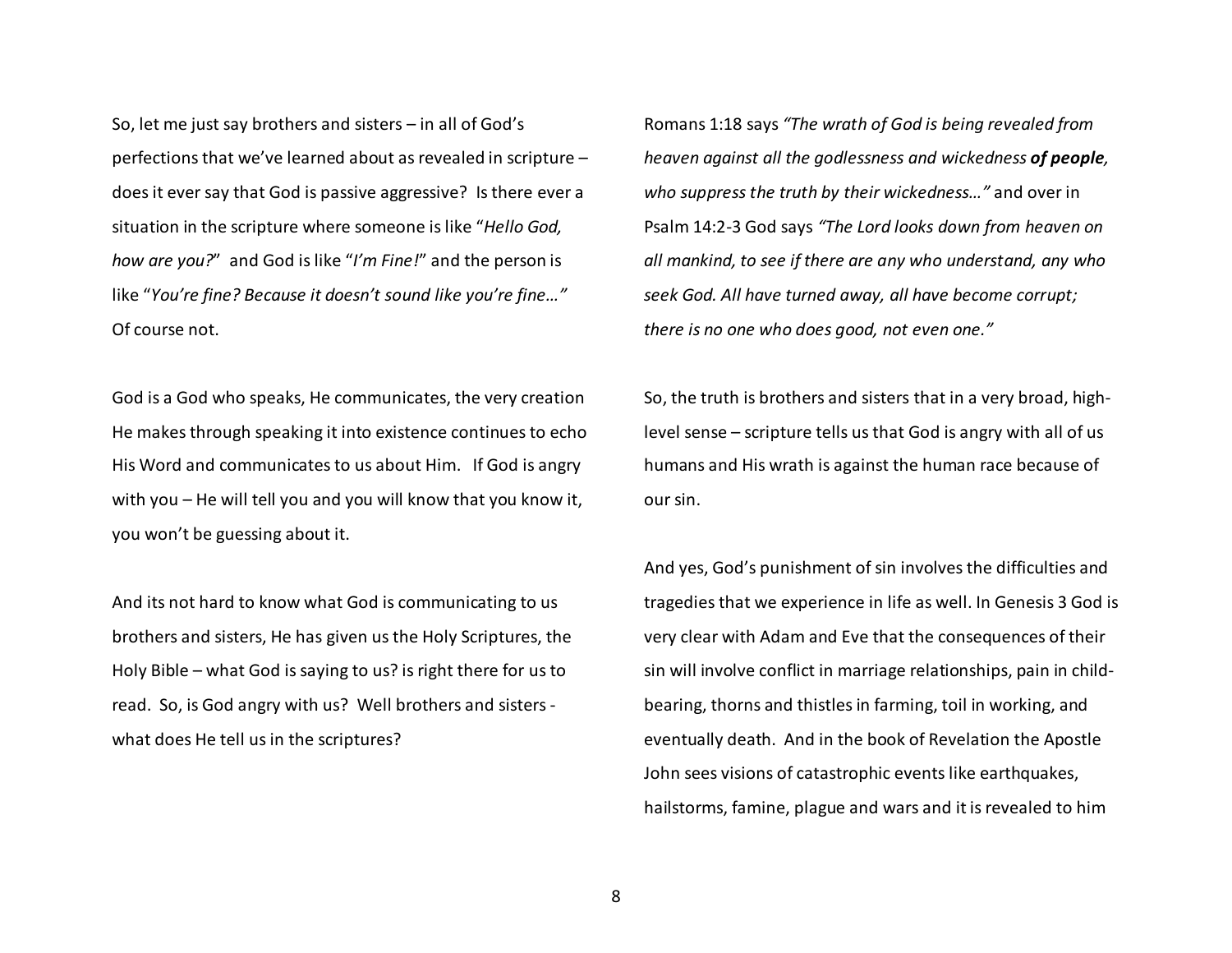that these are representing God's holy judgements upon sinful and rebellious mankind.

But, before you despair and fall into a crisis of faith thinking God has it out for you  $-$  please understand this is the big picture, this is God's Holy anger in big broad strokes and a sort of indirect punishment on our sin through the consequences of sin warping and twisting His good creation.

AND… when people ask me if God is angry with them, or punishing them they usually are not asking about this big broad scriptural understanding – but it is important to explain it because otherwise I can't address their underlying question correctly, which is *"why am I suffering this trial, this particular tragedy?"* And at this point I have to ask them a question "are you IN Jesus Christ?" because their answer to it determines why they are experiencing their particular circumstances.

If they are not IN Christ, then it may very well be God's wrath is consequentially punishing them for their sins, and that is

usually pretty obvious – because the punishment fits the crime so to speak. Someone cheats on their wife and as a result their marriage and family is falling apart. Someone drives drunk and causes a fatality and they are being charged with murder. Someone lies continually to friends and family and nobody trusts them.

Or it could be they are just experiencing the broader indirect consequences of sin in this world. Sickness and disease, politicians abusing power, someone steals from you, or a natural disaster destroys your home.

But God's wrath in punishing sin in consequential ways is no reason for anyone to despair and harden their hearts against God, however difficult or tragic as their circumstances may be.

On this side of our Lord's return such wrath always brings the opportunity for people to cry out to the Lord and ask for His mercy. As the Lord says in Ezekiel 18:23 *"Do I take pleasure in the death of the wicked? Declares the Sovereign Lord. Am I not pleased when they turn from their ways and live?"*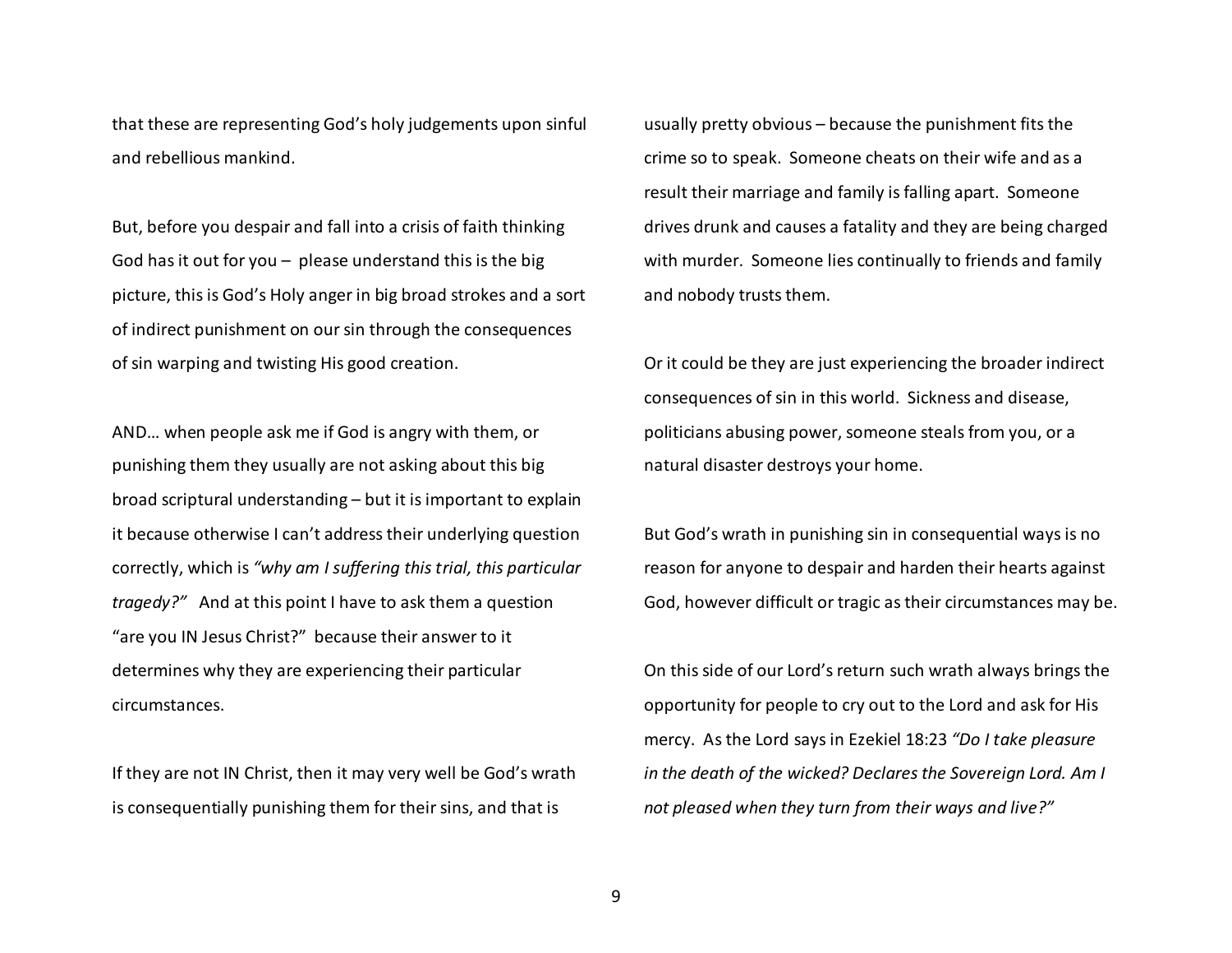So, in addition to punishing Sin to rectify His Holiness, God's wrath has the added benefit of being the means by which sinners can be brought to repentance to receive God's mercy.

So, if the person asking if God is angry at them has already repented and has received God's mercy in Jesus Christ, then my answer to their question is Romans 8:1 *"There is no condemnation for those who are IN Christ Jesus."* Instead, we are to understand, believe, and change our perspective and trust that whatever consequential trials we experience as a result of our sins or living in a sinful world are no longer God's wrath and punishment on us - but His Holy refinement of us.

Hebrews 12:7-8 tells us *"Endure hardship as discipline; God is [confirming] you as his children. For what children are not disciplined by their father? If you are not disciplined—and everyone undergoes discipline—then you are not legitimate, not true sons and daughters at all."*

And that may seem like a small comfort brothers and sisters IF we are not aware that God's wrath against sin is not limited to just consequential punishment. God can also punish people by giving them over to their sin in this lifetime. Paul says as much in Romans 1:28 since *"they did not think it worthwhile to retain the knowledge of God, God gave them over to a depraved mind, so that they do what ought not to be done."*

And when our Lord returns, there will be the great and final judgment, which was referred to in our reading from Romans 2:5 today as *"the day of God's wrath, when his righteous judgment will be revealed."* And there will be a separation of those who are IN Christ and those who are not. And as Jesus teaches in His parable of the sheep and the goats in Matt 25:46 those who are not recipients of God's Mercy in Jesus on that day of wrath *"will go away to eternal punishment."*

So, does it still seem like a small comfort to have your legitimacy as a true child of God in Jesus Christ confirmed by the consequential hardship we must endure, and which God uses to refine us and make us fit for His eternal presence?